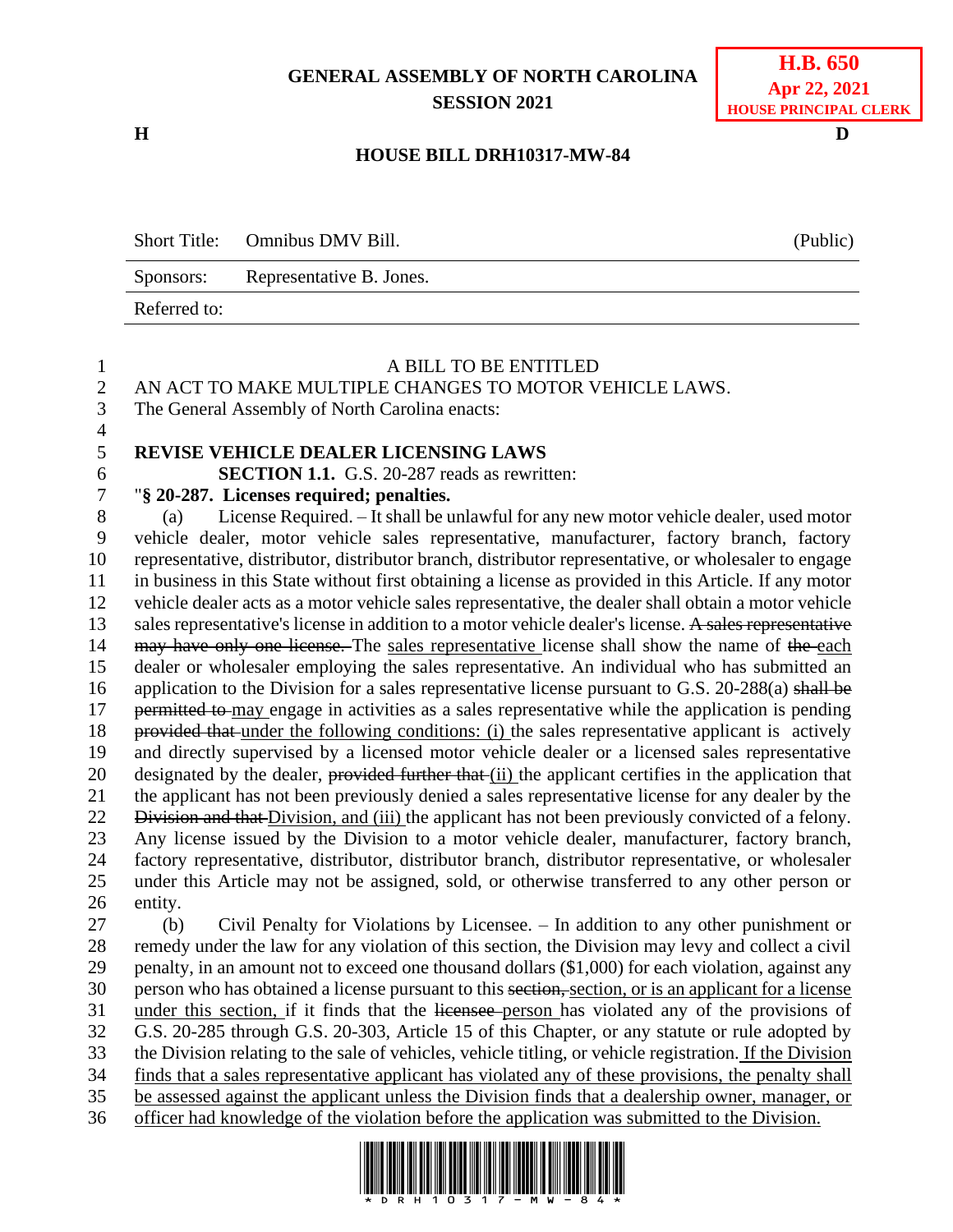## **General Assembly Of North Carolina Session 2021**  (c) Civil Penalty for Violations by Person Without a License. – In addition to any other punishment or remedy under the law for any violation of this section, the Division may levy and collect a civil penalty, in an amount not to exceed five thousand dollars (\$5,000) for each violation, against any person who is required to obtain a license under this section and has not obtained the license, if it finds that the person has violated any of the provisions of G.S. 20-285 through G.S. 20-303, Article 15 of this Chapter, or any statute or rule adopted by the Division relating to the sale of vehicles, vehicle titling, or vehicle registration. It shall be an affirmative defense if the person subject to this penalty promptly applies and is issued the appropriate motor vehicle license. A person acting in a specific licensed activity must be issued the appropriate license for that activity. The investigative report of a violation must be considered in the issuance of any license." **SECTION 1.2.** G.S. 20-294 reads as rewritten: "**§ 20-294. Grounds for denying, suspending, placing on probation, or revoking licenses.** The In accordance with G.S. 20-295 and G.S. 20-296, the Division may deny, suspend, place on probation, or revoke a license issued under this Article for any one or more of the following grounds: (1) Making Knowingly making a material misstatement in an application for a license. (2) Willfully and intentionally failing to comply with this Article, Article 15 of this Chapter, or G.S. 20-52.1, 20-75, 20-79.1, 20-79.2, 20-108, 20-109, 20-109.3, or a rule adopted by the Division under this Article. It shall be an affirmative defense, exclusive to the dealer licensee, if the violation is a result of fraud, theft, or embezzlement against the licensee. Responsible persons, including officers, directors, and sales representative licensees, shall be charged individually. This affirmative defense is waived if any violation charged creates an unrecoverable loss for a citizen or another licensed motor vehicle dealer of this State. … (4) Willfully defrauding any retail or wholesale buyer, to the buyer's damage, or any other person in the conduct of the licensee's business. … (6) Using unfair methods of competition or unfair or deceptive acts or practices.practices that cause actual damages to the buyer. … (9) Being convicted of an offense set forth under G.S. 20-106, 20-106.1, 20-107, or 20-112 while holding such a license or within five years next preceding the date of filing the application; or being convicted of a felony involving moral turpitude under the laws of this State, another state, or the United States. It shall be an affirmative defense, and will operate as a stay of this violation, if the person charged is determined to qualify and obtains expunction, certificate of relief, or pardon, or, if the violative conviction is vacated. If relief is granted, this violation is dismissed. If relief is denied, the stay is lifted.

 (11) Knowingly giving an incorrect certificate of title, or failing to give a certificate of title to a purchaser, a lienholder, or the Division, as appropriate, after a vehicle is sold. It shall be an affirmative defense, exclusive to the dealer licensee, if it is found the violation is a result of fraud, theft, or embezzlement against the licensee. Officers, directors, members, and sales representative licensees shall be charged individually. This affirmative defense is waived if any violation charged creates an unrecoverable loss for a citizen or another licensed motor vehicle dealer of this State.

…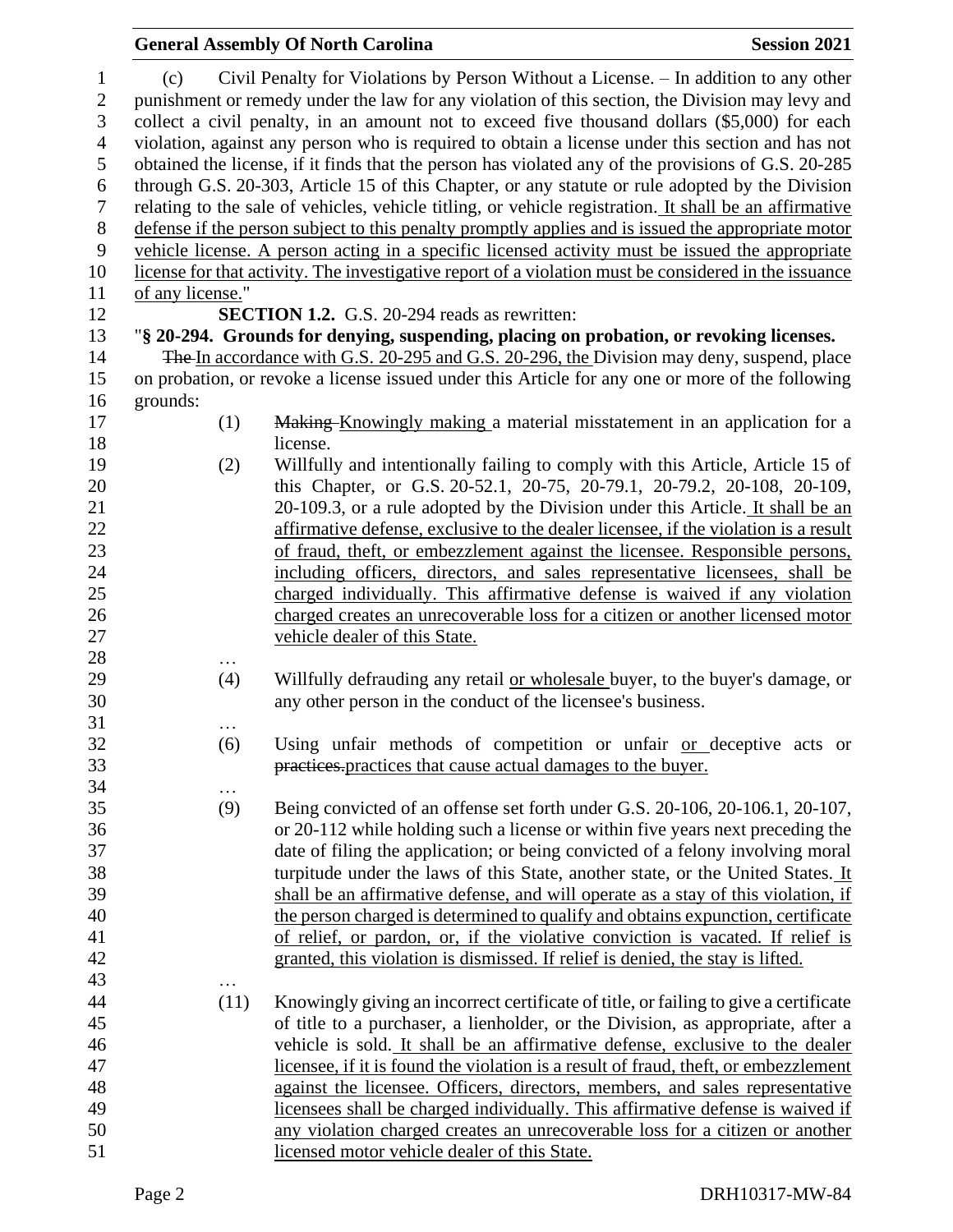|                     | <b>General Assembly Of North Carolina</b>                                                                                                                                                    | <b>Session 2021</b> |
|---------------------|----------------------------------------------------------------------------------------------------------------------------------------------------------------------------------------------|---------------------|
| 1<br>$\overline{2}$ | Making Knowingly making a material misstatement in an application for a<br>(12)<br>dealer license plate.                                                                                     |                     |
| 3                   | $\ldots$ "                                                                                                                                                                                   |                     |
| 4                   | <b>SECTION 1.3.</b> G.S. 20-299 reads as rewritten:                                                                                                                                          |                     |
| 5<br>6              | "§ 20-299. Acts of officers, directors, partners, salesmen and other representatives.                                                                                                        |                     |
| 7                   | If a licensee is a copartnership or a corporation, it shall be sufficient cause for the<br>(a)<br>denial, suspension or revocation of a license that any officer, director or partner of the |                     |
| 8                   | copartnership or corporation has committed any act or omitted any duty which would be cause                                                                                                  |                     |
| 9                   | for refusing, suspending or revoking a license to such party as an individual. Each licensee shall                                                                                           |                     |
| 10                  | be responsible for the acts of any or all of his salesmen while acting as his agent. The Division                                                                                            |                     |
| 11                  | may deny, suspend, place on probation, or revoke a license issued to a corporation, limited                                                                                                  |                     |
| 12                  | liability company, limited liability partnership, or any other business entity that is a licensee                                                                                            |                     |
| 13                  | under this Article if more than fifty percent (50%) of the business entity ownership engaged in                                                                                              |                     |
| 14                  | conduct prohibited by G.S. 20-294. A license issued to a business entity under this Article may                                                                                              |                     |
| 15                  | also be revoked if any damages suffered due to a violation of this Article are not satisfied,                                                                                                |                     |
| 16                  | including damages caused by a sales representative while acting as an agent of the business entity.                                                                                          |                     |
| 17                  | An owner of a business entity that did not engage personally in a violation of G.S. 20-294 and                                                                                               |                     |
| 18                  | did not knowingly omit any duty may not be penalized for the acts of a business entity found to                                                                                              |                     |
| 19                  | have violated this section.                                                                                                                                                                  |                     |
| 20                  |                                                                                                                                                                                              |                     |
| 21<br>22            | <b>TRANSFER VEHICLE DEALER LICENSE HEARINGS FROM DMV TO OAH</b>                                                                                                                              |                     |
| 23                  | <b>SECTION 2.1.</b> G.S. 150B-1 $(e)(8)$ reads as rewritten:                                                                                                                                 |                     |
| 24                  | The Department of Transportation, except as provided in G.S. 136-29<br>"(8)                                                                                                                  |                     |
| 25                  | G.S. 20-295, 20-296, and 136-29."                                                                                                                                                            |                     |
| 26                  | <b>SECTION 2.2.</b> G.S. 20-295(a) reads as rewritten:                                                                                                                                       |                     |
| 27                  | "\\$ 20-295. Action on application; grace period while application for license renewal is                                                                                                    |                     |
| 28                  | pending.                                                                                                                                                                                     |                     |
| 29                  | Division Action. – The Division shall either grant or deny an application for a license<br>(a)                                                                                               |                     |
| 30                  | or license renewal within 30 days after receiving it. Any applicant denied a license shall, upon                                                                                             |                     |
| 31                  | filing a written request within 30 days, be given a hearing at the time and place determined by                                                                                              |                     |
| 32                  | the Commissioner or a person designated by the Commissioner. A hearing shall be public and                                                                                                   |                     |
| 33                  | shall be held with reasonable promptness. No later than 30 days after the Division denies an                                                                                                 |                     |
| 34<br>35            | application, an applicant may petition for a hearing with the Office of Administrative Hearings                                                                                              |                     |
| 36                  | pursuant to Article 3 of Chapter 150B of the General Statutes."<br><b>SECTION 2.3.</b> G.S. 20-296 reads as rewritten:                                                                       |                     |
| 37                  | "§ 20-296. Notice and hearing upon denial, license suspension, revocation, or placing on                                                                                                     |                     |
| 38                  | probation, or refusal to renew license, probation.                                                                                                                                           |                     |
| 39                  | No license shall be suspended, revoked, denied, placed on probation, or renewal thereof                                                                                                      |                     |
| 40                  | refused, until a written notice of the complaint made has been furnished to the licensee against                                                                                             |                     |
| 41                  | whom the same is directed, and a hearing thereon has been had before the Commissioner, or a                                                                                                  |                     |
| 42                  | person designated by him. At least 10 days' written notice of the time and place of such hearing                                                                                             |                     |
| 43                  | shall be given to the licensee by certified mail with return receipt requested to his last known                                                                                             |                     |
| 44                  | address as shown on his license or other record of information in possession of the Division. At                                                                                             |                     |
| 45                  | any such hearing, the licensee shall have the right to be heard personally or by counsel. After                                                                                              |                     |
| 46                  | hearing, the Division shall have power to suspend, revoke, place on probation, or refuse to renew                                                                                            |                     |
| 47                  | the license in question. Immediate notice of any such action shall be given to the licensee in                                                                                               |                     |
| 48                  | accordance with G.S. 1A-1, Rule 4(j) of the Rules of Civil Procedure. No license shall be                                                                                                    |                     |
| 49<br>50            | suspended, revoked, or placed on probation by the Division until the Division has notified the<br>licensee by certified mail of the proposed action and the Division and the licensee have   |                     |
| 51                  | participated in informal settlement procedures under G.S. 150B-22(a). If the Division and the                                                                                                |                     |
|                     |                                                                                                                                                                                              |                     |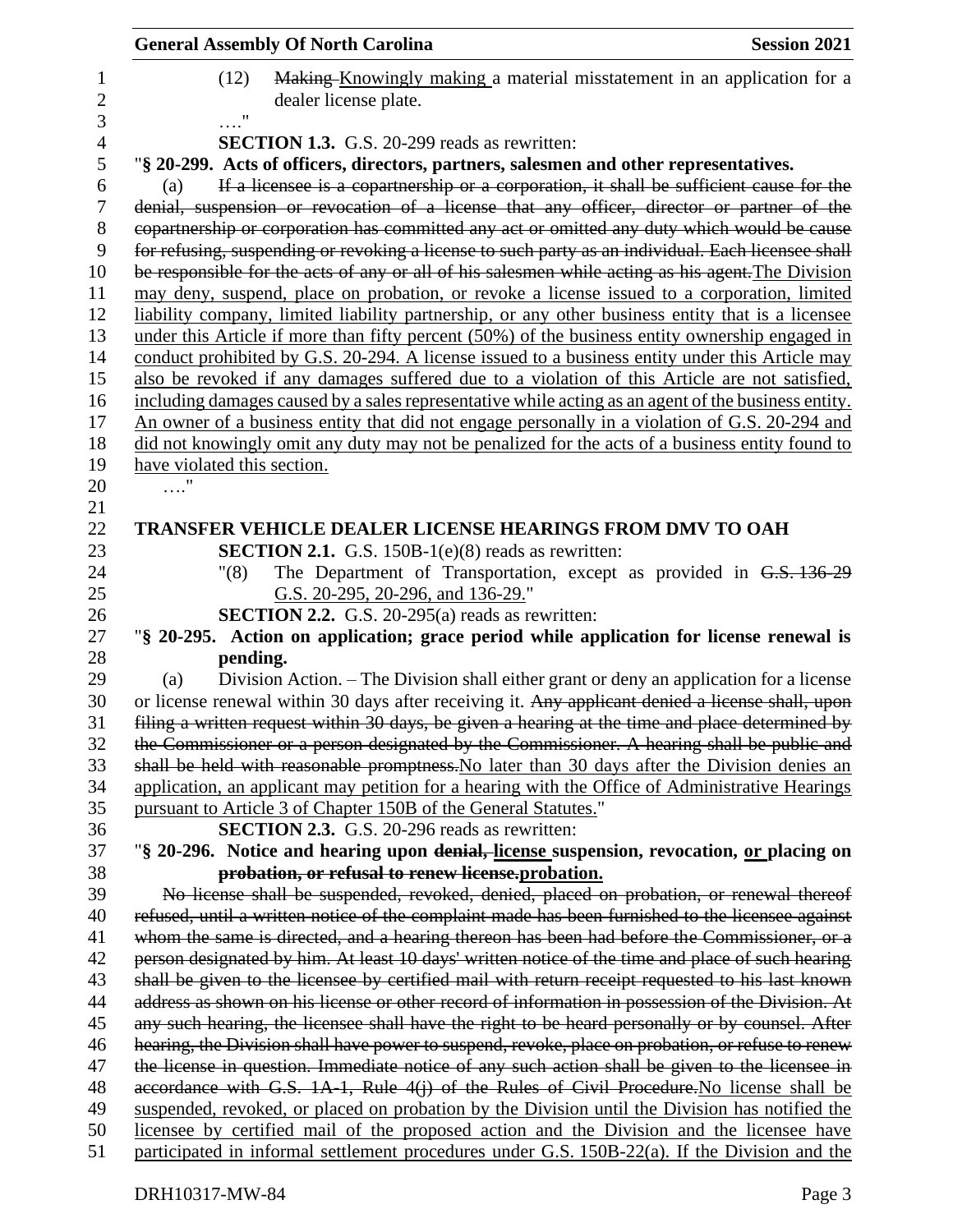|                            | <b>General Assembly Of North Carolina</b>                                                                                                                | <b>Session 2021</b> |
|----------------------------|----------------------------------------------------------------------------------------------------------------------------------------------------------|---------------------|
|                            | licensee are unable to agree to a resolution, the Division may commence a contested case under                                                           |                     |
|                            | Article 3 of Chapter 150B of the General Statutes for the suspension, revocation, or placing on                                                          |                     |
| probation of the license." |                                                                                                                                                          |                     |
|                            |                                                                                                                                                          |                     |
|                            | LENDERS MAY OBTAIN COLOR IMAGE OF BORROWER'S DRIVERS LICENSE                                                                                             |                     |
|                            | <b>SECTION 3.</b> G.S. 20-30(6) reads as rewritten:                                                                                                      |                     |
| "(6)                       | To make a color photocopy or otherwise make a color reproduction of a                                                                                    |                     |
|                            | drivers license, learner's permit, or special identification card which has been                                                                         |                     |
|                            | color-photocopied or otherwise reproduced in color, unless such color                                                                                    |                     |
|                            | photocopy or other color reproduction was authorized by the Commissioner<br>or is made to comply with G.S. 163-230.2. It shall be lawful to make a black |                     |
|                            | and white photocopy of a drivers license, learner's permit, or special                                                                                   |                     |
|                            | identification card or otherwise make a black and white reproduction of a                                                                                |                     |
|                            | drivers license, learner's permit, or special identification card. This                                                                                  |                     |
|                            | subdivision does not apply to a lender that is licensed or otherwise authorized                                                                          |                     |
|                            | to engage in the lending business in this State from creating, storing, or                                                                               |                     |
|                            | receiving, in the ordinary course of business, a color image of a drivers license,                                                                       |                     |
|                            | learners permit, or special identification card of a borrower or loan applicant."                                                                        |                     |
|                            |                                                                                                                                                          |                     |
|                            | <b>MANDATORY REPLACEMENT OF DEALER PLATES</b>                                                                                                            |                     |
|                            | <b>SECTION 4.</b> G.S. 20-79 is amended by adding a new subsection to read:                                                                              |                     |
| "(c1)                      | Dealer Plate Mandatory Replacement. - Notwithstanding G.S. 20-63.1, registration                                                                         |                     |
|                            | plates issued under this section shall be replaced every three years."                                                                                   |                     |
|                            | PRINT LICENSE RENEWAL GRACE PERIOD ON DEALER'S BLUE LICENSE                                                                                              |                     |
|                            | <b>SECTION 5.</b> G.S. 20-295(b) reads as rewritten:                                                                                                     |                     |
| " $(b)$                    | Pending License Renewal Grace Period. - When an application for license renewal                                                                          |                     |
|                            | has been timely submitted prior to expiration of the license, the license shall remain valid for up                                                      |                     |
|                            | to 30 days after the expiration date until the Division grants or denies the application. The                                                            |                     |
|                            | Division shall (i) ensure that any database maintained by the Division that indicates the status of                                                      |                     |
|                            | a license issued under this Article reflects that the license continues to be valid during this                                                          |                     |
|                            | period-period and (ii) send a temporary license to the applicant for display while the Division                                                          |                     |
| reviews the application."  |                                                                                                                                                          |                     |
|                            | <b>SAFETY INSPECTIONS AND EMISSIONS</b>                                                                                                                  |                     |
|                            | <b>SECTION 6.1.</b> G.S. 20-183.7A(d1) reads as rewritten:                                                                                               |                     |
| $"(\mathrm{d}1)$           | Multiple Violations in Separate Safety Inspections. - In the case of two or more                                                                         |                     |
|                            | violations committed in separate safety inspections, considered at one time, the Division shall                                                          |                     |
|                            | consider each violation as a separate occurrence and shall impose a separate penalty for each                                                            |                     |
|                            | violation as a first, second, or third or subsequent violation as found in the applicable penalty                                                        |                     |
|                            | schedule. The Division may in its discretion direct that any suspensions for the first, second, or                                                       |                     |
|                            | third or subsequent violations run concurrently. If the Division does not direct that the                                                                |                     |
|                            | suspensions run concurrently, they shall run consecutively. Nothing in this section shall prohibit                                                       |                     |
|                            | or limit a reviewing court's ability the ability of a reviewing administrative law judge or court to                                                     |                     |
|                            | affirm, reverse, remand, or modify the Division's decisions, decisions involving penalties,                                                              |                     |
|                            | suspensions, or revocations, whether discretionary or otherwise, pursuant to Article 3 and Article                                                       |                     |
|                            | 4 of Chapter 150B of the General Statutes."                                                                                                              |                     |
|                            | <b>SECTION 6.2.</b> G.S. 20-183.8B $(c2)$ reads as rewritten:                                                                                            |                     |
| $"({c}2)$                  | Multiple Violations in Separate Emissions Inspections. - In the case of two or more                                                                      |                     |
|                            | violations committed in separate emissions inspections, considered at one time, the Division shall                                                       |                     |

consider each violation as a separate occurrence and shall impose a separate penalty for each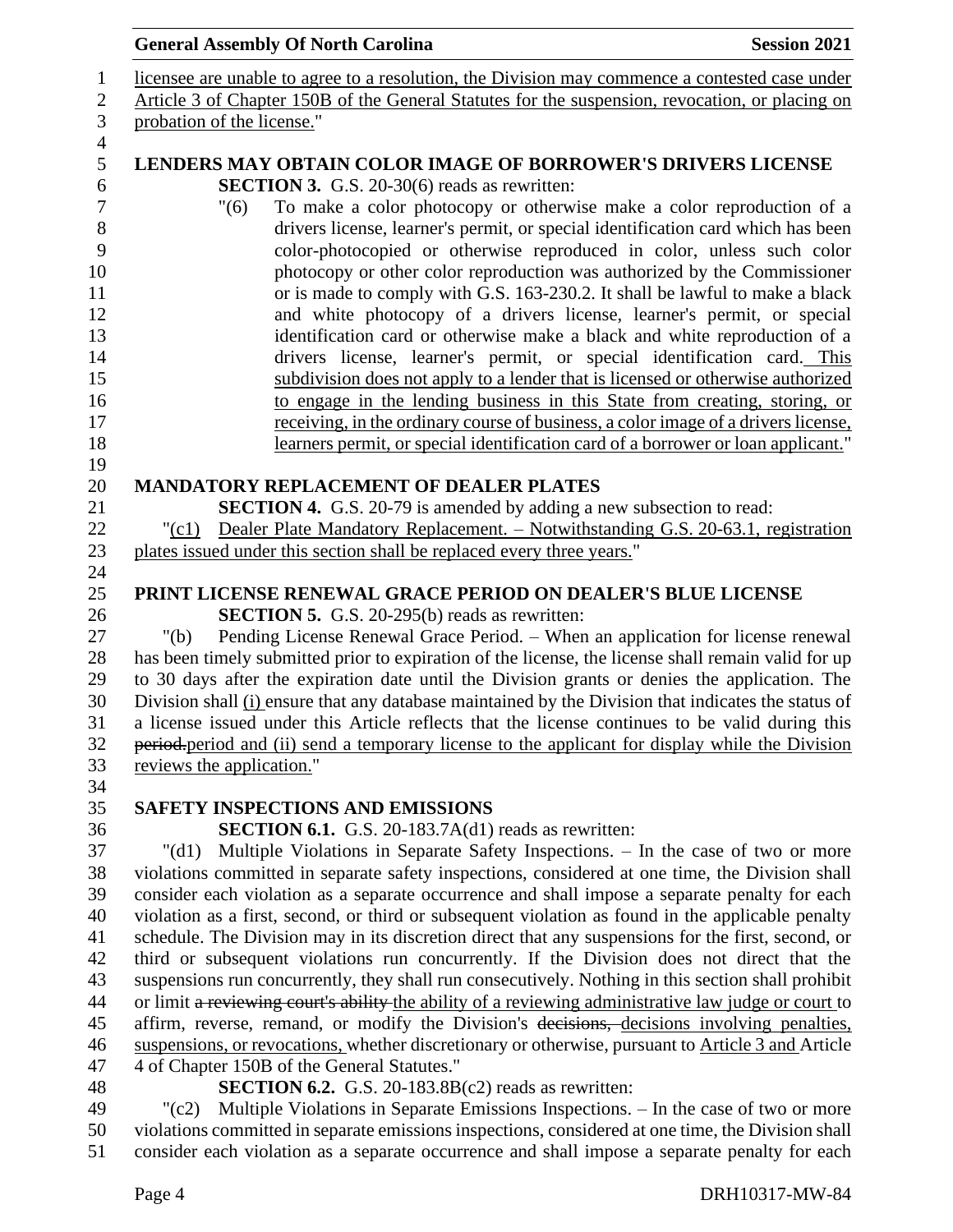#### **General Assembly Of North Carolina Session 2021**

 violation as a first, second, or third or subsequent violation as found in the applicable penalty schedule. The Division may in its discretion direct that any suspensions for the first, second, or third or subsequent violations run concurrently. If the Division does not direct that the suspensions run concurrently, they shall run consecutively. Nothing in this section shall prohibit or limit a reviewing court's ability the ability of a reviewing administrative law judge or court to affirm, reverse, remand, or modify the Division's decisions, decisions involving penalties, suspensions, or revocations, whether discretionary or otherwise, pursuant to Article 3 and Article 4 of Chapter 150B of the General Statutes." **SECTION 6.3.** G.S. 20-183.8G reads as rewritten: "**§ 20-183.8G. Administrative and judicial review.** (a) Right to Hearing. – A person who applies for a license or registration under this Part 12 or who has a license or registration issued under this Part has the right to a hearing commence a contested case under Article 3 of Chapter 150B of the General Statutes when any of the following occurs: (1) The Division denies the person's application for a license or registration. (2) The Division delivers to the person a written statement of charges of a violation that could result in the suspension or revocation of the person's license. (3) The Division summarily suspends or revokes the person's license following review and authorization of the proposed adverse action by a judge. (4) The Division assesses a civil penalty against the person. (5) The Division issues a warning letter to the person. (6) The Division cancels the person's registration. (b) Hearing After Statement of Charges. – When a license holder receives a statement of charges of a violation that could result in the suspension or revocation of the person's license, the 26 person can obtain a hearing by making a request for a hearing. The person must make the request to the Division within 10 days after receiving the statement of the charges. A person who does 28 not request a hearing within this time limit waives the right to a hearing may, within 10 days after receiving the statement of charges, commence a contested case under Article 3 of Chapter 150B of the General Statutes. Suspension or revocation of the license is stayed until a final decision is made by an administrative law judge. The Division must hold a hearing requested under this subsection within 30 days after receiving the request, unless the matter is continued for good cause. The hearing must be held at the location designated by the Division. Suspension or revocation of the license is stayed until a decision is made following the hearing. If a person does not request a hearing commence an administrative proceeding within the time allowed for making the request, the proposed suspension or revocation becomes effective the day after the time for making the request ends. If a person requests a hearing but does not attend the hearing, the proposed suspension or revocation becomes effective the day after the date set for the hearing. (c) Hearing After Summary Action. – When the Division summarily suspends a license issued under this Part after judicial review and authorization of the proposed action, the person 43 whose license was suspended or revoked may obtain a hearing by filing with the Division a 44 written request for a hearing. The request must be filed within 10 days after the person was 45 notified of the summary action. The Division must hold a hearing requested under this subsection within 14 days after receiving the request.is suspended or revoked may, within 10 days after receiving notice of the summary action, commence a contested case under Article 3 of Chapter 150B of the General Statutes. 49 (d) All Other Hearings. – When this section gives a person the right to  $a$  hearing commence a contested case under Article 3 of Chapter 150B of the General Statutes and 51 subsection (b) or (c) of this section does not apply to the hearing, the person may obtain a hearing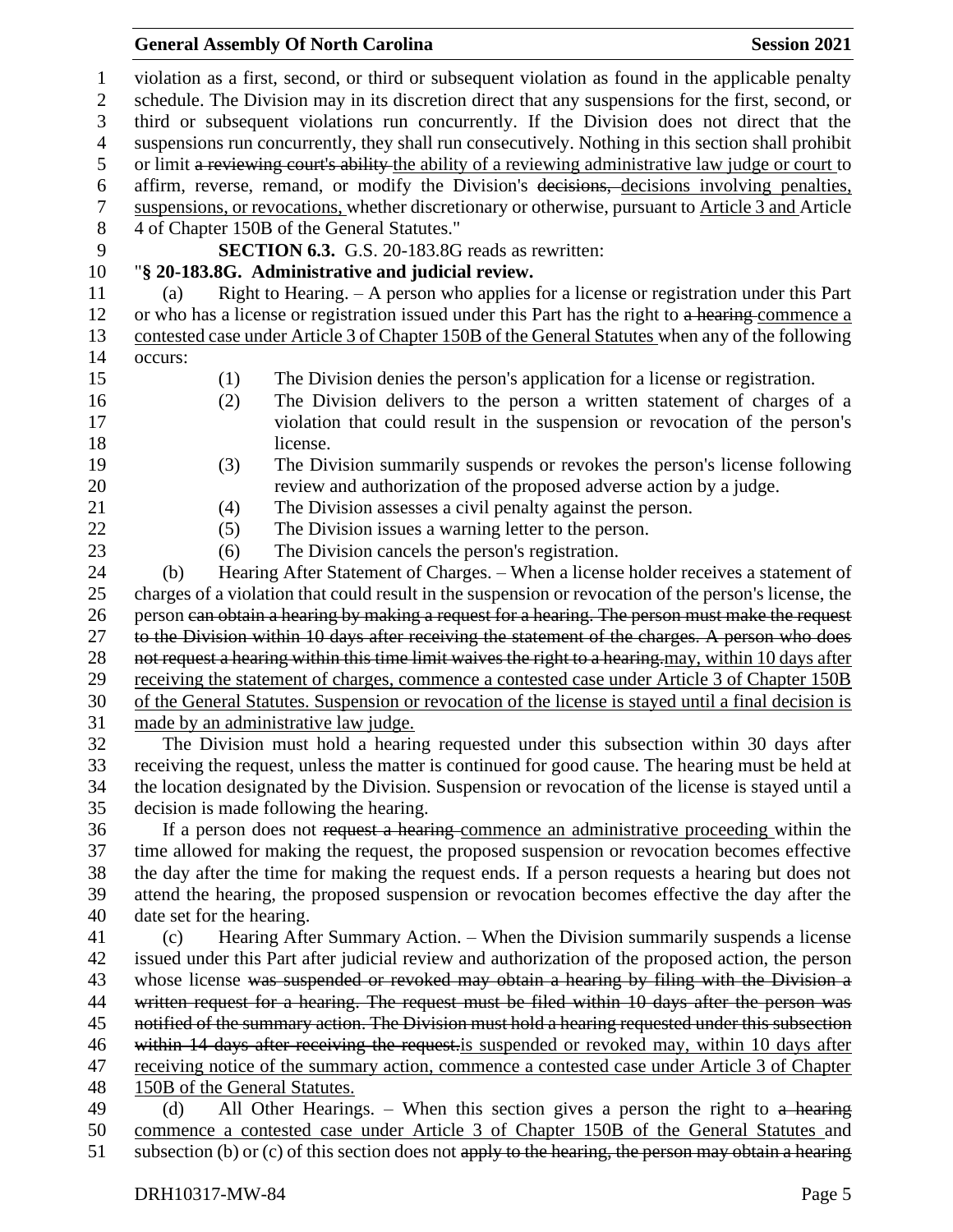#### **General Assembly Of North Carolina Session 2021**

 by filing with the Division a written request for a hearing. The request must be filed apply, the 2 contested case must be commenced within 10 days after the person receives written notice of the action for which a hearing is requested. The Division must hold a hearing within 90 days after 4 the Division receives the request, unless the matter is continued for good cause. (e) Review by Commissioner. – The Commissioner may conduct a hearing required under this section or may designate a person to conduct the hearing. When a person designated by the Commissioner holds a hearing and makes a decision, the person who requested the hearing 8 has the right to request the Commissioner to review the decision. The procedure set by the Division governs the review by the Commissioner of a decision made by a person designated by the Commissioner. 11 (f) Decision. – Upon the Commissioner's review of a decision made after a hearing on 12 the imposition of a monetary penalty against a motorist for an emissions violation or on a Type 13 I, II, or III violation by a license holder, the Commissioner must uphold any monetary penalty, license suspension, license revocation, or warning required by G.S. 20-183.7A, G.S. 20-183.8A or G.S. 20-183.8B, respectively, if the decision is based on evidence presented at the hearing that supports the hearing officer's determination that the motorist or license holder committed the act 17 for which the monetary penalty, license suspension, license revocation, or warning was imposed. 18 Pursuant to the authority under G.S. 20-183.7A(c) and G.S. 20-183.8B(c), the Commissioner The administrative law judge may order a suspension for a first occurrence Type I violation of a 20 station to be stayed upon reasonable compliance terms to be determined by the Commissioner. Pursuant to the authority under G.S. 20-183.7A(d1) and G.S. 183.8B(c2), the Commissioner 22 administrative law judge. The administrative law judge may order the suspensions against a 23 license holder to run consecutively or concurrently. The Commissioner may uphold, dismiss, or modify a decision made after a hearing on any other action.administrative law judge may affirm, reverse, remand, or modify a Division decision after a contested case hearing on any other action. Notwithstanding G.S. 150B-48, suspension or revocation of the license is automatically stayed for 30 days after the person is served with a written copy of the decision. (g) Judicial Review. – Article 4 of Chapter 150B of the General Statutes governs judicial review of an administrative decision made under this section." **SECTION 6.4.** G.S. 150B-2(3) reads as rewritten: "(3) "License" means any certificate, permit or other evidence, by whatever name 32 called, of a right or privilege to engage in any activity, except-including licenses issued under Article 3A and Article 12 of Chapter 20 of the General Statutes, but excluding all other licenses issued under Chapter 20 and Chapter 20 of the General Statutes, licenses issued under Subchapter I of Chapter 105 of the General Statutes, occupational licenses, and certifications of electronic poll books, ballot duplication systems, or voting systems under G.S. 163-165.7." **MANUFACTURED HOMES SECTION 7.1.** G.S. 20-109.2 reads as rewritten: "**§ 20-109.2. Surrender of title to manufactured home.** … (d) Application for Title After Cancellation. – If the owner of a manufactured home whose certificate of title has been cancelled under this section subsequently seeks to separate the manufactured home from the real property, the owner may apply for a new certificate of title. The owner must submit to the Division an affidavit containing the same information set out in subsection (b) of this section, verification that the manufactured home has been removed from the real property, verification of the identity of the current owner of the real property upon which the manufactured home was located, and written consent of any affected owners of recorded

mortgages, deeds of trust, or security interests in the real property where the manufactured home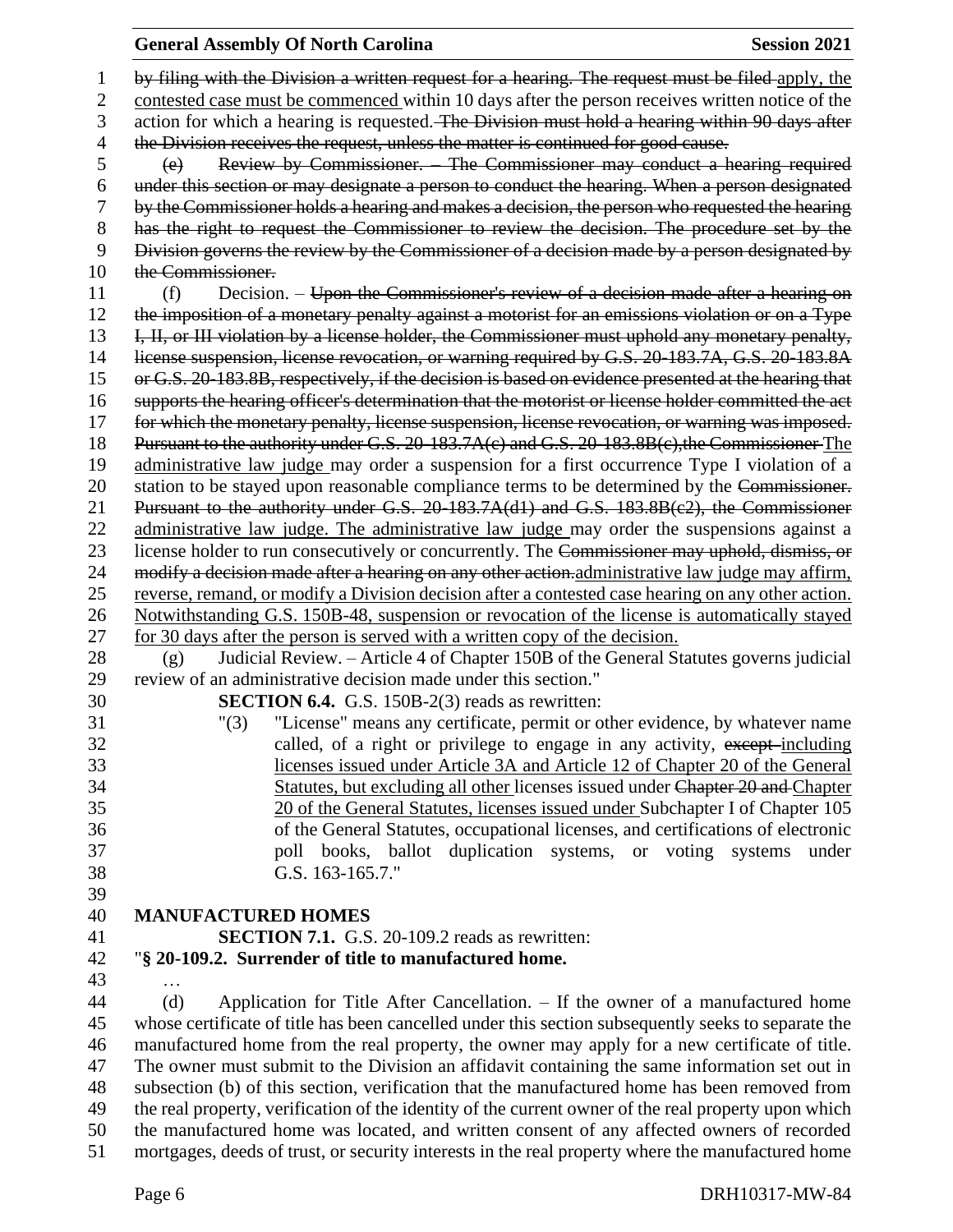1 was placed. The Commissioner may require evidence sufficient to demonstrate that all affected owners of security interests have been notified and consent. Upon receipt of this information, together with a title application and required fee, the Division shall issue a new title for the manufactured home in the name of the current owner of the real property upon which the manufactured home was located.

…

 (f) No Right of Action. – A person damaged by the cancellation of a certificate of title pursuant to subsection (a1) of this section does not have a right of action against the Division.Division or a license plate contractor of the Division."

**SECTION 7.2.** G.S. 20-58.3A(g) reads as rewritten:

 "(g) The Division Division, or a license plate contractor of the Division, shall not be subject to a claim under Article 31 of Chapter 143 of the General Statutes related to the renewal of the perfection of a security interest or the failure to acknowledge or give effect to an expired perfection of a security interest on a certificate of title for a manufactured home pursuant to this 15 section if the claim is based on reliance by the Division-Division, or a license plate contractor of 16 the Division, on any application for renewal submitted to the Division-Division, or a license plate contractor of the Division, by a third party pursuant to this section or based on the automatic expiration of a perfection of a security interest pursuant to this section."

**SECTION 7.3.** G.S. 20-58.4 reads as rewritten:

## "**§ 20-58.4. Release of security interest.**

…

 (c) An owner, upon securing the release of any security interest in a vehicle shown upon the certificate of title issued therefor, may exhibit the documents evidencing such release, signed 24 by the person or persons making such release, and the certificate of title to the Division. or a license plate contractor of the Division, which shall, when satisfied as to the genuineness and regularity of the release, issue to the owner either a new certificate of title in proper form or an endorsement or rider attached thereto showing the release of the security interest.

 (d) If an owner exhibits documents evidencing the release of a security interest as provided in subsection (c) of this section but is unable to furnish the certificate of title to the Division because it is in possession of a prior secured party, the Division, Division, or a license plate contractor of the Division, when satisfied as to the genuineness and regularity of the release, shall procure the certificate of title from the person in possession thereof for the sole purpose of noting thereon the release of the subsequent security interest, following which the Division shall return the certificate of title to the person from whom it was obtained and notify the owner that the release has been noted on the certificate of title.

…

 (e2) The Division may treat either of the methods employed by the owner pursuant to subsection (e) or subsection (e1) of this section as a proper release for purposes of this section when satisfied as to the genuineness, truth and sufficiency thereof. Prior to cancellation of a security interest under the provisions of this subsection, at least 15 days' notice of the pendency thereof shall be given to the secured party at his last known address by the Division by registered 42 letter. The Division shall not cancel a security interest pursuant to this subsection if, within 15 days after the Division gives notice, the secured party responds to the Division indicating that 44 the security interest remains in effect of the evidence. Before cancelling a security interest under this section, the Division, or a license plate contractor of the Division, shall send notice to the last known address of the secured party. If the secured party files an objection no later than 15 days after notice was sent, the Division shall not cancel the security interest until the secured party consents or receives an order issued by a court of competent jurisdiction that directs the Division to cancel the security interest.

 (f) The Division Division, or a license plate contractor of the Division, shall not be subject to a claim under Article 31 of Chapter 143 of the General Statutes related to the release